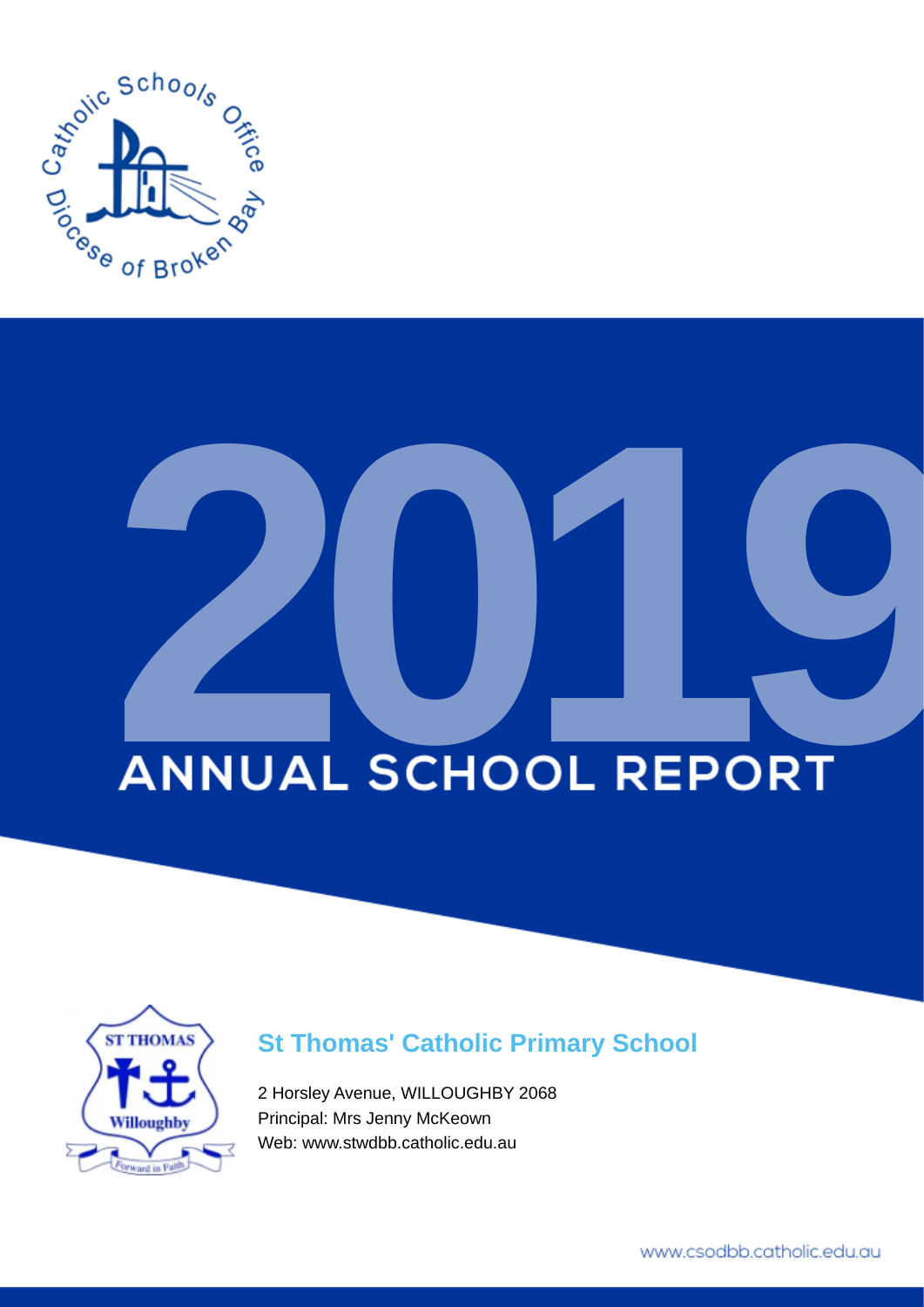# **About this report**

St Thomas' Catholic Primary School (the 'School') is registered by the NSW Education Standards Authority (NESA) and managed by the Catholic Schools Office (CSO), Diocese of Broken Bay. The CSO as the 'approved authority' for the diocesan registration system formed under Section 39 of the NSW Education Act (1990), is responsible for monitoring the compliance of member schools in the manner that has been approved by the Minister of Education.

The Annual School Report (the 'Report') demonstrates accountability to regulatory bodies and the CSO. Additionally, the Report complements and is supplementary to other forms of regular communication to the School community regarding initiatives, activities and programs which support the learning and wellbeing of its students.

The Report provides parents and the wider community with fair, reliable and objective information about educational and financial performance measures as well as School and system policies. This information includes summary contextual data, an overview of student performance in state and national assessments, a description of the achievement of priorities in the previous year and areas for improvement. Detailed information about the School's improvement journey is documented in the School Improvement Plan (SIP) which is developed, implemented and evaluated in consultation with key stakeholders.

Further information about the contents of this Report may be obtained by contacting the School directly or by visiting the School's website. Information can be also be obtained from the [My School website.](https://www.myschool.edu.au/)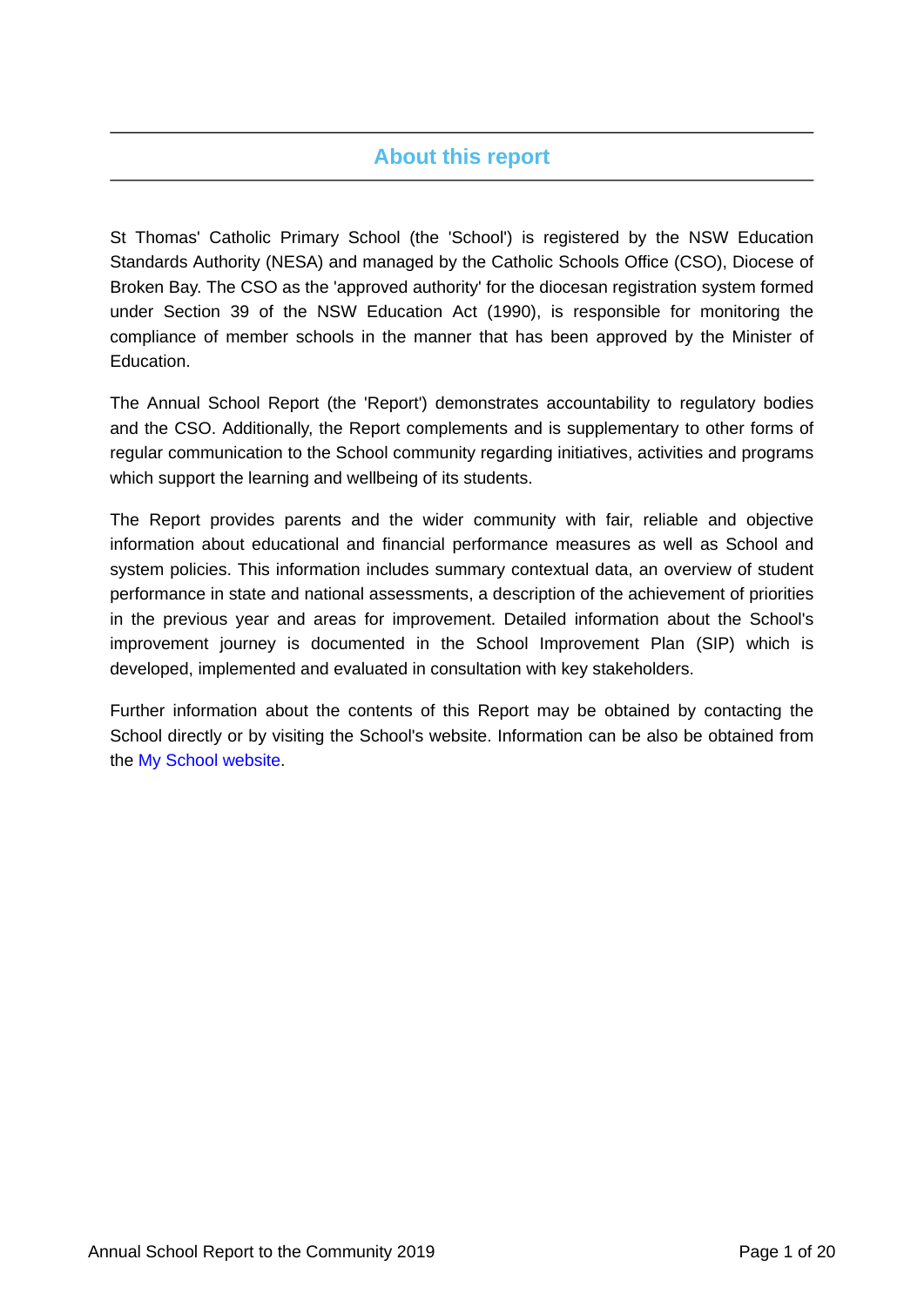# **Message from key groups in our community**

# **Principal's Message**

2019 has been another successful year for the St Thomas Catholic Primary School community. This report provides an overview of activities and events during the 2019 school year which contributed to the achievement of our goals and the continued development of our Catholic school community.

2019 was a full and eventful year and we are proud of the broad range of our successes, including the completion of an external school review. Our successes included strong NAPLAN results, ongoing implementation of the inaugural Signature Science, Technology, Engineering and Mathematics (STEM) units K-6, successful debating teams in the Sydney Debating Network competitions, sports representation at state level, and a highly successful Art and Craft show.

The thoughtful, ongoing implementation of technology to maximise engagement and learning has been a notable success at the School which has seen an extension of in-class coding lessons for students in Kindergarten to Year 6 after a successful trial in 2018.

Additionally, all teaching staff were trained in Project Based Learning and are creatively implementing this K-6.

## **Parent Body Message**

The Parents & Friends Association (P&F) has had another stellar year. Our relationships with the wider school community have continued to strengthen and grow. St Thomas Primary School has an active network of volunteers within the P&F Association, parent network and community, resulting in many successful social functions and a supportive pastoral care network for those families during times of need.

These social events have provided a warm welcome to our school community for new families, a chance for current families to enhance existing relationships, as well as deepening our faith and community within the parish during school and family masses. The annual Art and Craft Show was once again an outstanding success as a result of the exemplary hard work and effort between our school parents and families, the energetic team of teachers under the guidance of the Principal and the support and generosity of our close knit surrounding community. This event raises funds to assist in some of the financial needs of the school as well as positively promoting our school and school community.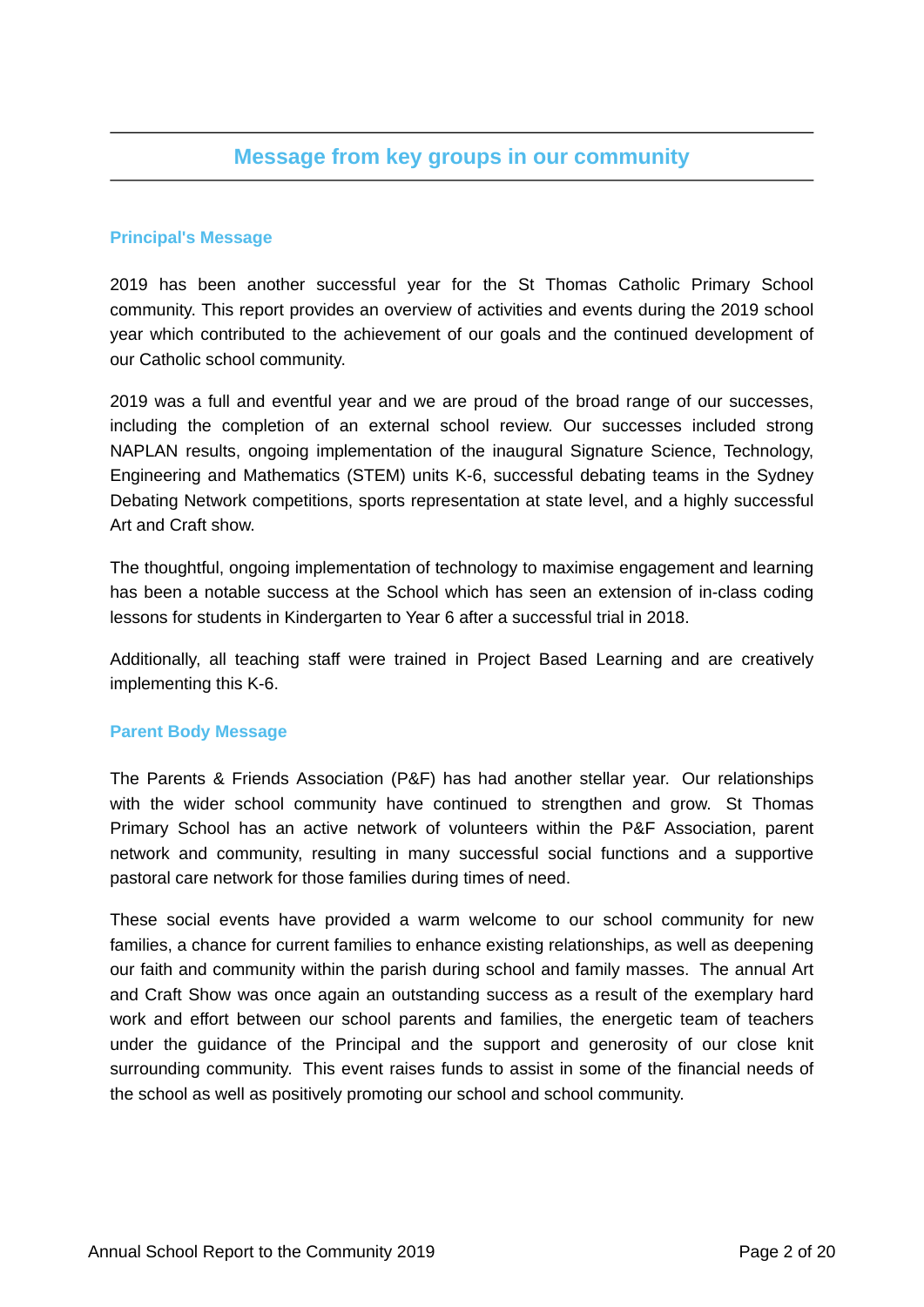### **Student Body Message**

2019 has been an exhilarating year for St Thomas'. Term 1 where do we start? For Year 6 Camp we went to Narrabeen and everyone loved it from the food to the activities they were a blast. Our Cross Country was next and everyone ran their heart out as well as cheering loudly for their colour house. Kindergarten were settling in well and forging strong bonds with their Year 6 Buddies.

During Term 2 the school Concert Band performed at the Sydney Band Festival where they won a Gold Award after performing a piece composed by on of the Year 6 students. Our Senior Choir competed in the Northern Beaches Eisteddfod. Just before the end of Term we held our athletics carnival which is always an exciting but exhausting day. Year 6 marked 100 days left of primary school with a party and reflection.

Year 6 Dancing with the staff for Wellbeing Week was a highlight. Everyone got dressed up and got their groove on - it was so much fun! Year 6 helped Kindergarten celebrate their 100 day party which is a valued St Thomas tradition. Eight senior students who excelled in creative writing had *Lunch with the Stars* where they met famous authors and illustrators.

We had STEM week which is all about creative and critical thinking throughout the school. There were some astonishing projects presented at the Term 4 Open Classrooms. Our Christmas Concert was held on the front playground and was a wonderful community event. Last of all Year 6 said goodbye to classmates and teachers with the Graduation Mass.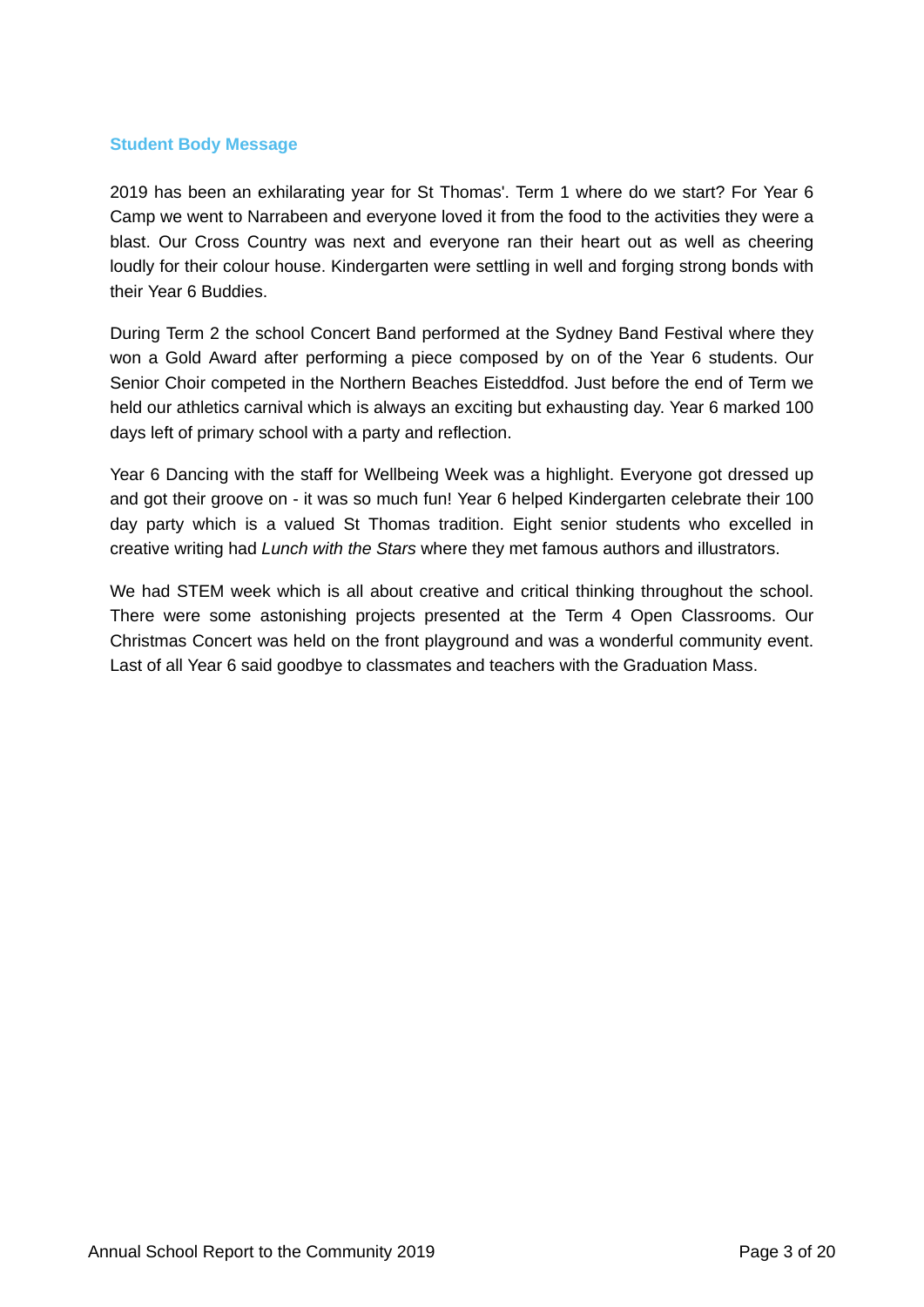# **School Features**

St Thomas' Catholic Primary School, Willoughby, is a Catholic systemic co-educational school.

The School provides for the educational needs of children from Kindergarten to Year 6 and draws its enrolments primarily from the Catholic Parish of the Lower North Shore. The School is established in an attractive setting with a challenging and stimulating outdoor play environment.

The Sisters of Saint Joseph founded the School in 1928 and the School's recently developed vision statement draws on the Josephite charism: St Thomas Catholic School, Willoughby, exists to educate and form students in Catholic discipleship by creating a place where students: grow in their relationship with God; strive for excellence in the development of the whole person in the context of contemporary life; and reach out through service to others.

The School's rich and broad curriculum offers a diverse Creative Arts program including concert and training bands and choirs, instrumental tuition, biannual whole school musical, inter-school debating and a variety of competitive and experiential sporting events. Lunch clubs include double dutch skipping, chess, library, art, jazz improvisation and sport; these activities provide additional stimulation for all grades.

A rich musical environment is provided through junior and senior choirs as well as recorder and keyboard lessons. Our training and concert bands are provided as extra-curricular enrichment. The School has undergone a major upgrade over the last few years. All classrooms have large touchscreens, ipads and laptop computers. The School has an extensive playground and sports equipment with abundant shade provided by five magnificent Moreton Bay fig trees and two large, all-weather structures. The School's media centre, based in the new School library, has every facility to assist learning.

During 2019 the School Advisory Team – Agile Learning Space has worked with Stanton Dahl Architects to redesign our learning spaces to better meet the needs of our student body and pedagogical design. In December the plans for possible modifications were presented to the Diocese of Broken Bay Building Control Group. As a result Stanton Dahl Architects have been authorised to seek costings for the project through a tender process.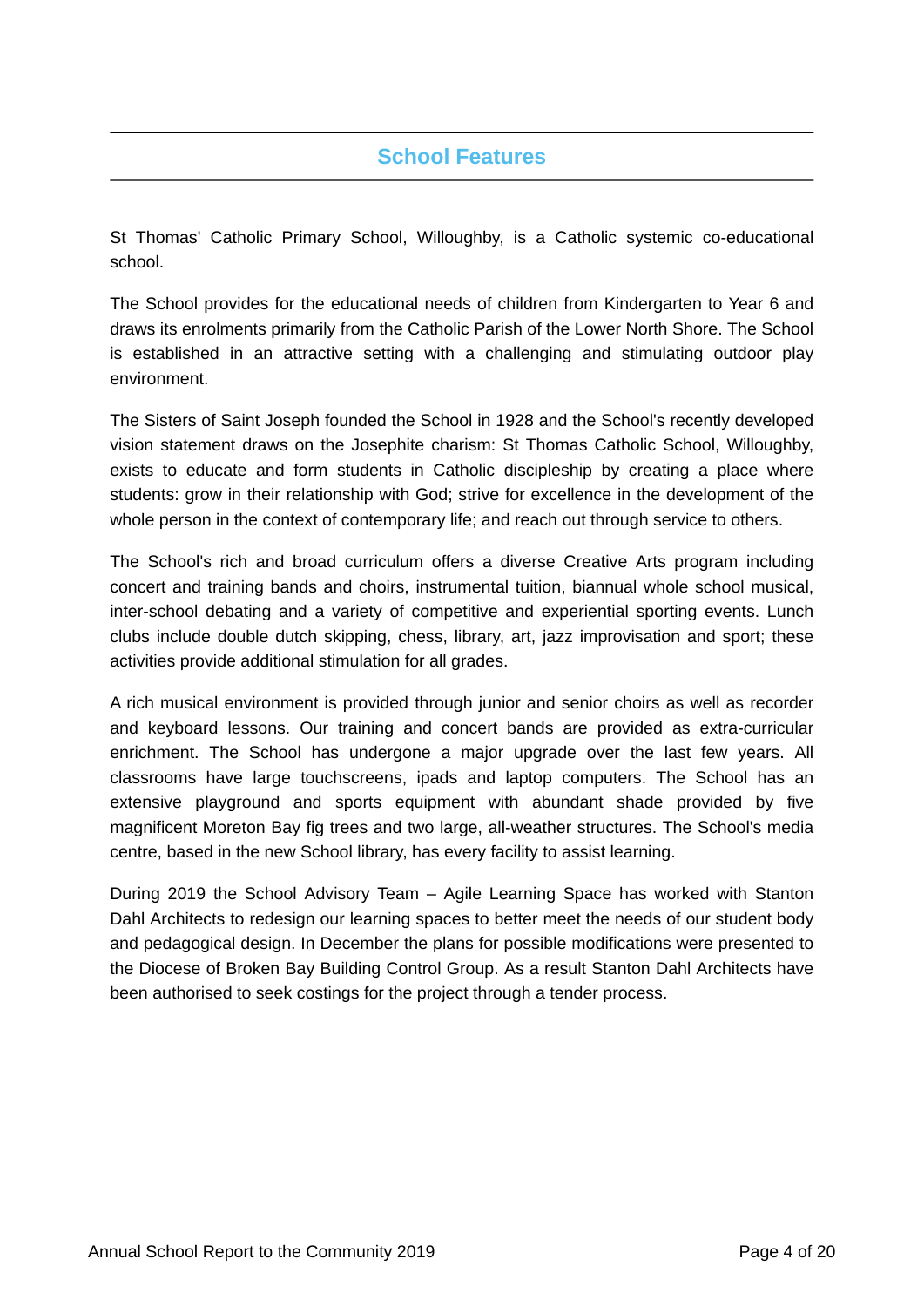# **Student Profile**

# **Student Enrolment**

Students attending the School come from a variety of backgrounds and nationalities. The following information describes the student profile for 2019. Additional information can be found on [My School website.](https://www.myschool.edu.au/)

| <b>Girls</b> | <b>Boys</b> | LBOTE* | <b>Total Students</b> |
|--------------|-------------|--------|-----------------------|
| 182          | 175         | 65     | 357                   |

\* Language Background Other than English

## **Enrolment Policy**

The School follows the [Enrolment Policy for Diocesan Systemic Schools.](https://www.csodbb.catholic.edu.au/about/Policies) The policy encourages the local Catholic community, under the leadership of the parish priest and principal, to look upon the time of enrolment as a potential occasion for ongoing evangelisation. The policy calls upon parents to examine their present faith commitments, to develop their role as prime educators of their children in faith and to immerse themselves in the communal, liturgical, ministerial and service dimensions of the parish. Copies of this policy and other policies in this Report may be obtained from the [CSO website](https://www.csodbb.catholic.edu.au/about/Policies) or by contacting the CSO.

## **Student Attendance Rates**

The average student attendance rate for the School in 2019 was 94.79%. Attendance rates disaggregated by Year group are shown in the following table.

| Attendance rates by Year group                                     |       |  |  |  |                                       |  |
|--------------------------------------------------------------------|-------|--|--|--|---------------------------------------|--|
| Kindergarten   Year 1   Year 2   Year 3   Year 4   Year 5   Year 6 |       |  |  |  |                                       |  |
| 93.66                                                              | 94.76 |  |  |  | 95.42   95.00   94.73   93.74   93.65 |  |

## **Managing Student Non-Attendance**

In order for students to reach their full potential it is of paramount importance that they attend school regularly. While it is the parents' legal responsibility under the NSW Education Act (1990) to ensure that their children attend school regularly, our staff as part of their duty of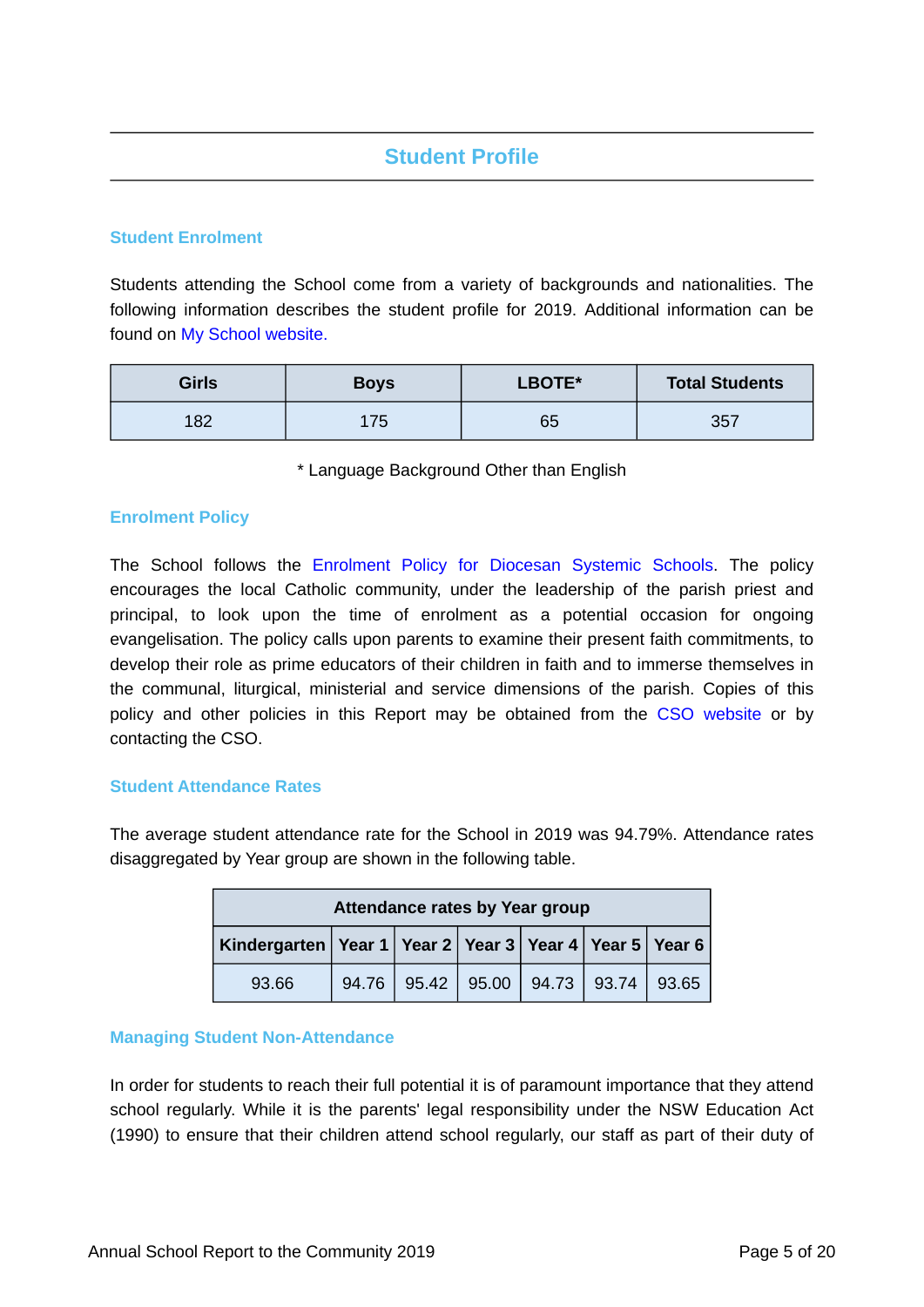care, monitor all absences and work in partnership with parents to support and promote the regular attendance of students. In doing so, the School, under the leadership of the principal:

- provides a caring environment which fosters in students, a sense of wellbeing and belonging
- maintains accurate records of student attendance
- implements policies and procedures to monitor student attendance and to address non- attendance issues as and when they arise
- communicates to parents and students, the School's expectations with regard to student attendance and the consequences of not meeting these expectations
- recognises and rewards excellent and improved student attendance.

School attendance records also contain information regarding student absences including reasons for absence and documentation to substantiate reasons for absences. Teachers are required to monitor non-attendance diligently on a student by student basis and to bring to the attention of the Principal immediately any unexplained absences, non-attendance of a chronic nature, or reasons for non-attendance that cause concern. Matters of concern are referred to the Principal, the CSO and the relevant Department of Education officer where appropriate.

Where a student is not able to attend school for a prolonged period of time due to a medical condition or illness, the School in collaboration with parents, provides resources to contribute to the student's continuum of learning where possible. The CSO monitors each School's compliance with student attendance and management of non-attendance as part of the system's School Review and Development (SRD) processes. The School's attendance monitoring procedures are based on the Procedures for the Management of Student Attendance in the Broken Bay Diocesan Schools System (password required).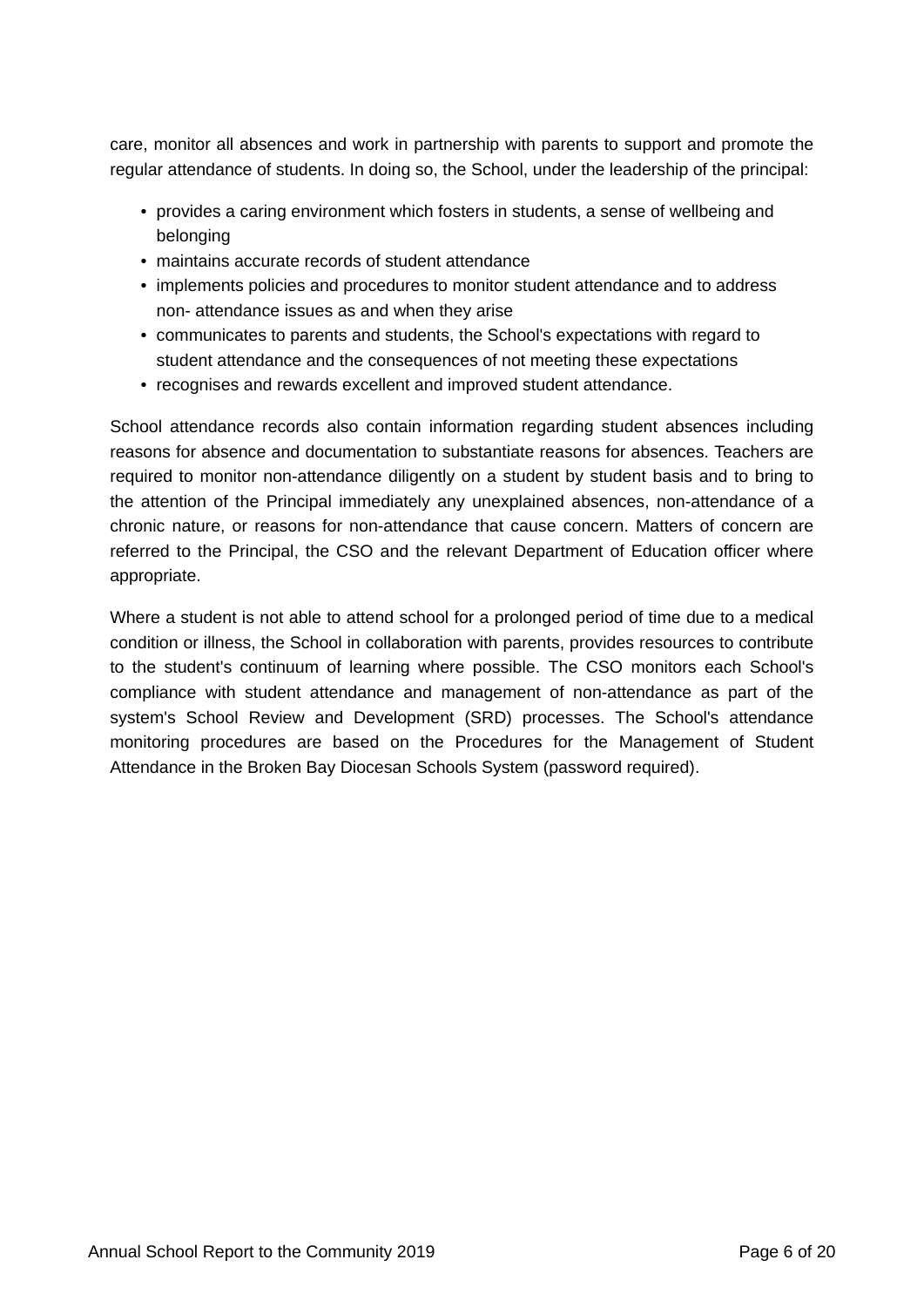# **Staffing Profile**

# **Staffing Profile**

The following information describes the staffing profile for 2019:

| Total number of staff              | 27 |
|------------------------------------|----|
| Number of full time teaching staff | 13 |
| Number of part time teaching staff | 10 |
| Number of non-teaching staff       |    |

# **Total number of teaching staff by NESA category**

All teachers employed by the School are qualified to teach in NSW. Additionally, all teachers at this School who are responsible for delivering the curriculum are accredited with NESA. Effective from October 2007, the minimum qualification for a teacher in a systemic school in the Diocese of Broken Bay is a four year teaching degree.

Teachers at this School are either accredited as conditional, provisional or proficient as defined by the NSW Teacher Accreditation Act 2004. Accreditation at the levels of Highly Accomplished and Lead teacher are voluntary. The number of teachers within the Diocesan Schools System (systemic schools) at these levels is as follows:

- Proficient: 1294 teachers
- Provisional: 105 teachers
- Conditional: 1 teacher

Additionally, there are approximately 25 teachers who are currently actively engaged in the submission process at the higher levels of accreditation. Teacher status at individual schools can be sourced directly from the School.

## **Professional Learning**

The ongoing professional learning (PL) of each staff member is highly valued. PL can take many forms including whole school staff days, subject specific in-services, meetings and conferences and a range of programs provided by the CSO. The School takes responsibility for planning, implementing, evaluating and tracking staff PL. Individual staff members take responsibility for their ongoing PL. All teachers have been involved in PL opportunities during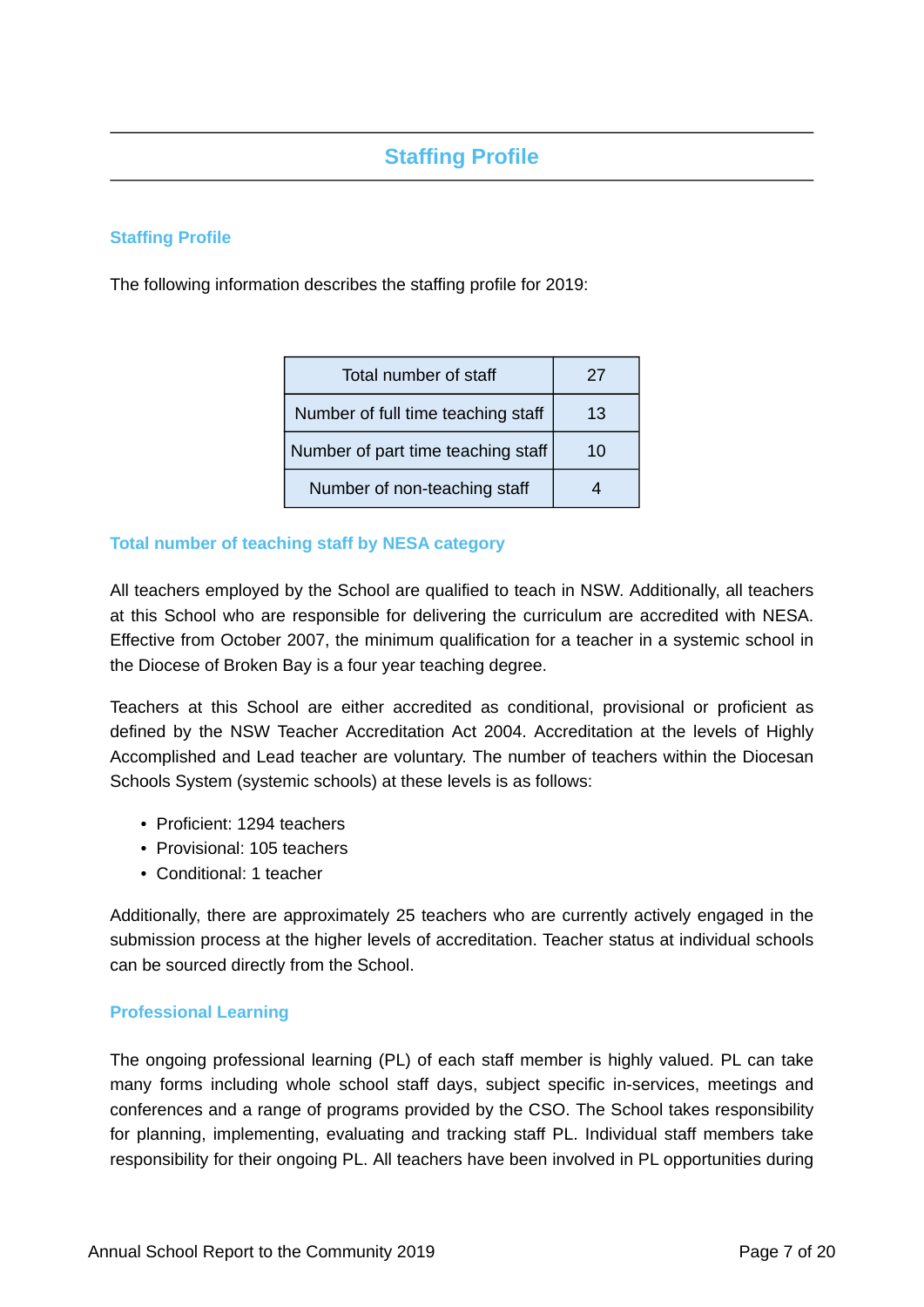the year related to improving student outcomes. The following table provides specific information relating to the focus of three of these staff development days.

# **Summary of professional learning at this school**

During 2019 the following professional learning was engaged in by all staff:

• Advanced Reasoning in Education - Think Global Project Based Learning three day Academy.

Teachers responsible for Key Learning Areas attended network meetings and feedback to staff. These networks were:

- Mathematics
- English
- Science & Technology
- Well-being
- Personal Development, Health and Physical Education.

Two staff members are completing further formal study.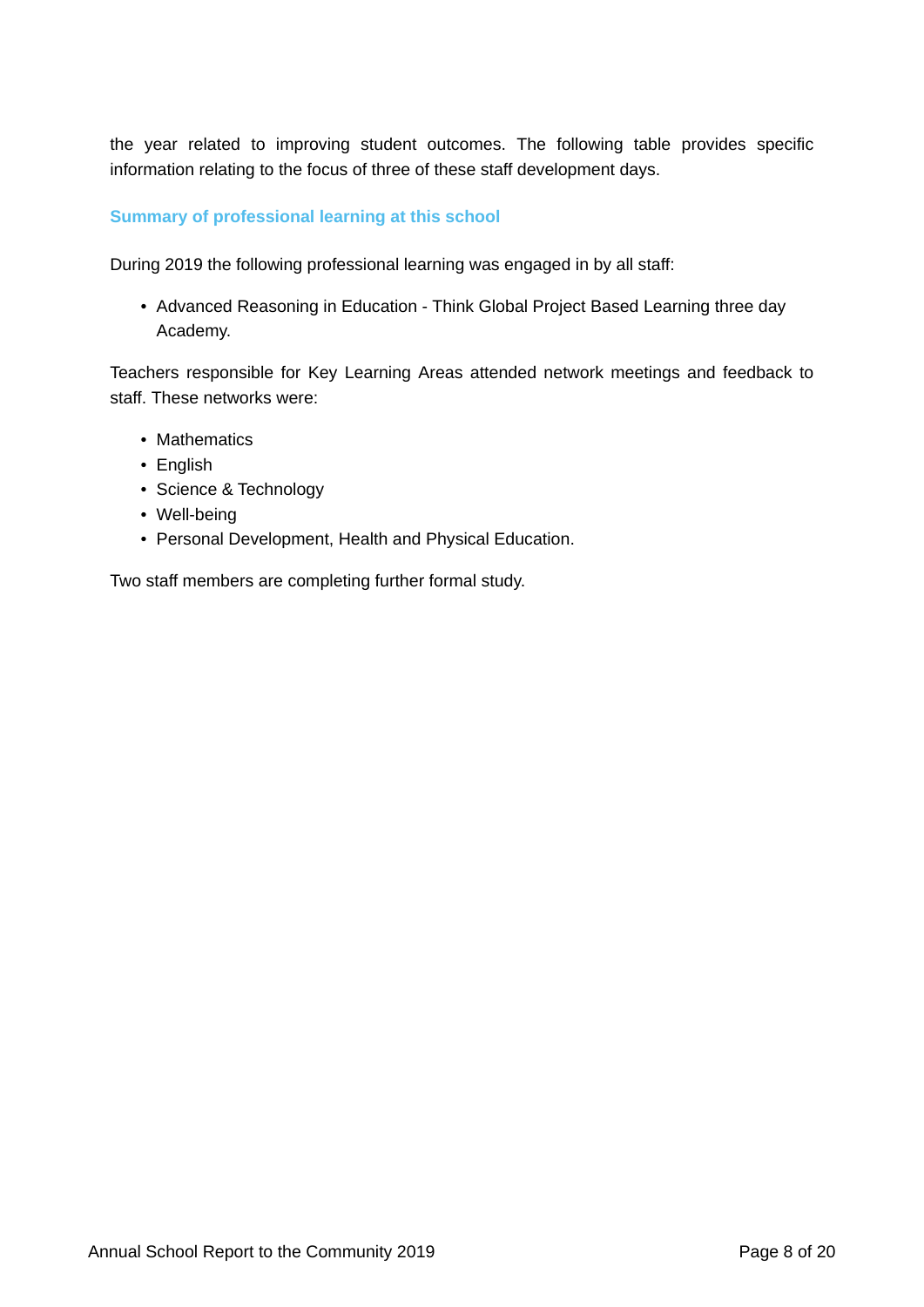# **Catholic Identity and Mission**

As a Catholic community, the School shares in the mission of the local Church: "The Diocese of Broken Bay exists to evangelise, to proclaim the Good News of Jesus Christ, gathered as friends in the Lord and sent out to be missionary disciples."

In partnership with parents as the first faith educators of their children and the local parish community, the School seeks to educate and form young people in the Catholic faith. The School provides formal Religious Education as well as retreats, spirituality days and social justice opportunities in which students are invited to serve others, especially the poor and those who are marginalised.

The School's Religious Education (RE) program is based on the [Broken Bay K-12 Religious](https://www.csodbb.catholic.edu.au/mission/Religious-Education) [Education Curriculum](https://www.csodbb.catholic.edu.au/mission/Religious-Education) and aims to provide students with meaningful, engaging and challenging learning experiences that explores the rich diversity of the Catholic faith and ways in which we live it.

Faith formation opportunities are provided for students, staff, parents and caregivers. Students regularly celebrate Mass and pray together. Students are invited to participate in age appropriate sacramental and missionary activities aimed at living out their mission as disciples of Jesus.

The Sisters of St Joseph from Mount Street, North Sydney were the foundational teachers at the School. Their continued presence until 1979 gave the School a charism that is still alive today. Therefore, St Mary MacKillop has a special place in the School's ethos and her feast day is celebrated every year.

The School has a rich liturgical and educational program for all students, staff and the community. Throughout the year the School gathers to celebrate feast days and special events in the tradition of our faith. Each grade has an opportunity to prepare one of the Masses or liturgies and to participate in a more active way. The celebration of whole School Masses and class Masses throughout the year provides opportunities for each child to contribute meaningfully and to respond to the call for Catholic discipleship. The School Commencement Mass and grade Masses are held on Sundays, while others are held on Thursdays or Fridays (such as Grandparent's day, Mother's day, Father's day). Attendance at weekday Masses with the Parish, to enable students to understand the different ways in which Mass can be celebrated, is also a feature.

Environmental teams, Liturgical teams and Social Justice teams are among the varied roles for leadership in Year 6, as well as opportunities for student voice to be heard and acted upon through the Student Representative Council (SRC) with representatives from Kindergarten to Year 6 led by the school captains.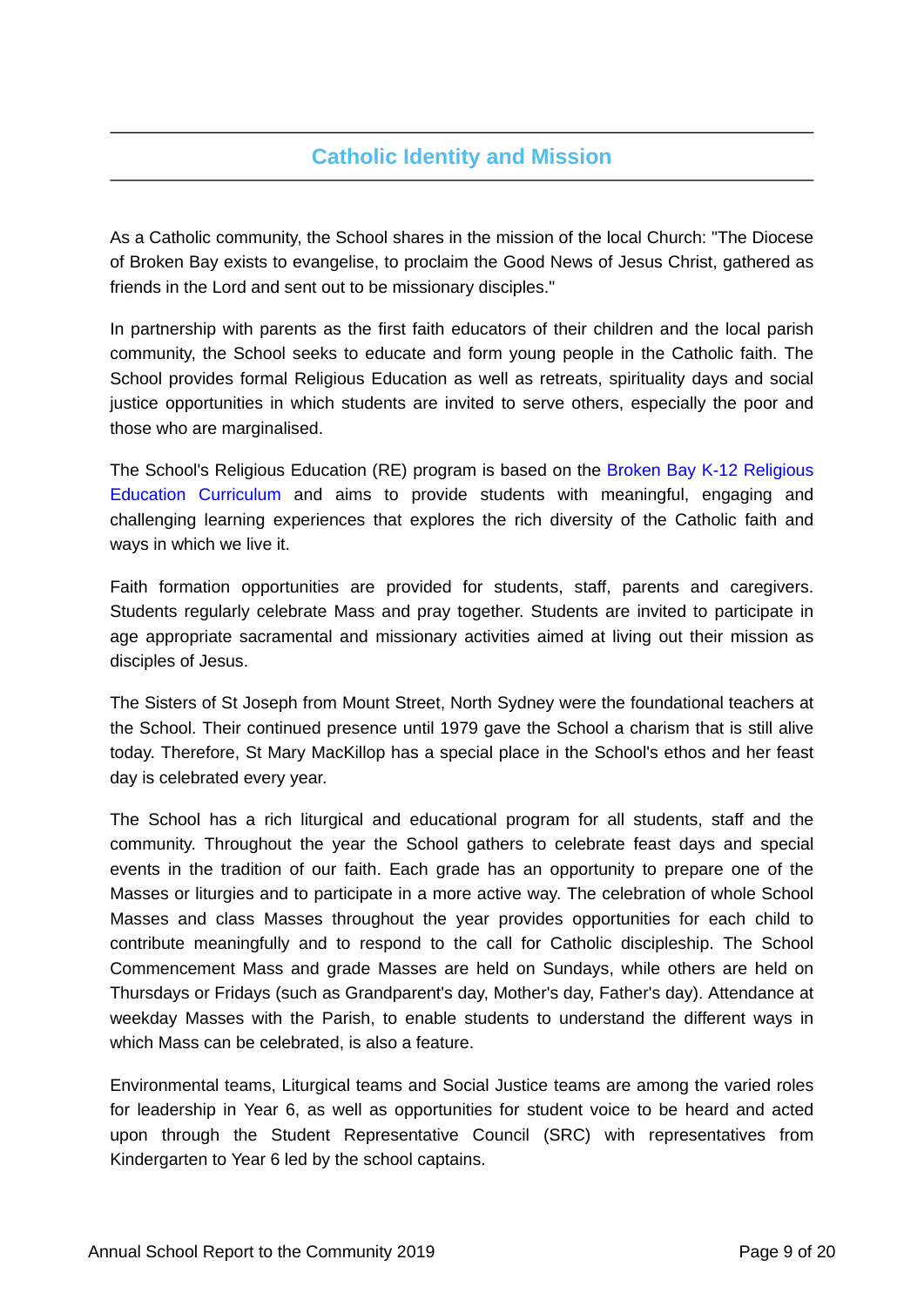The Parish based Sacramental Program is fully supported by the School, with many parents volunteering to lead groups. The School prayer is prayed on a regular basis and the Ignatian Examen is practised to help students to identify and strengthen their own relationships with God and others.

All staff are encouraged and supported to extend their religious and theological knowledge through further education. The School engages staff in ongoing adult faith formation through spiritual retreat days, attendance at a MacKillop Colloquium and staff meetings. The parent and Parish community are also invited to spiritual retreat days held once a year.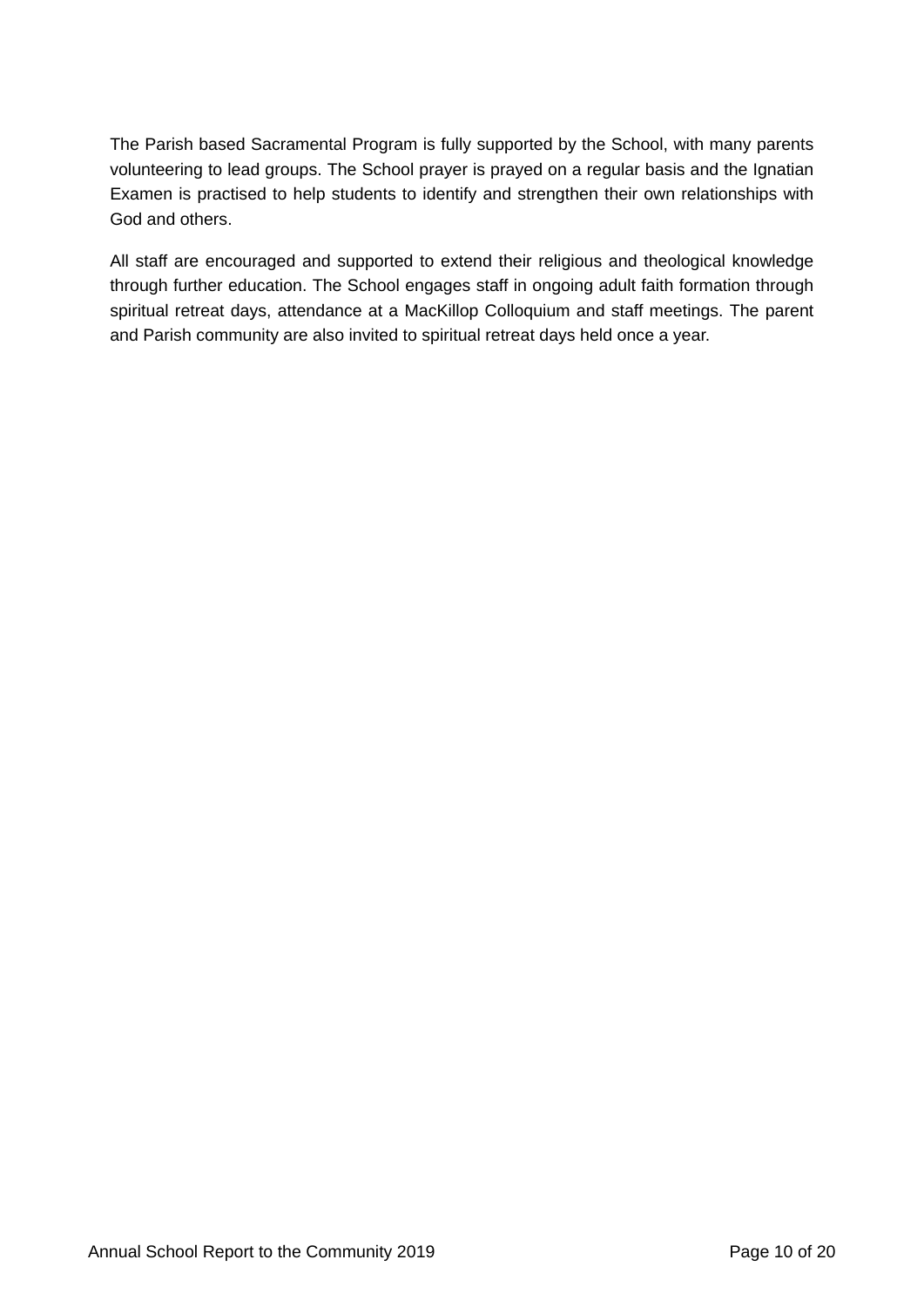# **Curriculum, Learning and Teaching**

The School provides an educational program based on, and taught in accordance with the NSW Education Standards Authority (NESA) syllabuses for primary education. The Key Learning Areas (KLAs) are English, Mathematics, Science and Technology (S&T), Human Society and its Environment (HSIE), Creative Arts (CA) and Personal Development, Health and Physical Education (PDHPE). In addition to this, the School implements the Diocesan Religious Education syllabus. Staff members are committed to continuous improvement of teaching and learning in all facets of the curriculum.

A new School Advisory Team (SAT) – Agile Learning Spaces commenced work in 2019 in order to continued the work of previous SAT in order to plan for a more flexible learning environment which will better meet the needs of pedagogical delivery in curriculum areas especially Science, Technology, Engineering and Mathematics (STEM). Using the Project Based Learning model, teachers designed and implemented technology-rich, real-world, long-term problem solving opportunities across a wide range of skill areas to engage students in sophisticated, challenging learning. The School selected Project Based Learning because of its strong emphasis on developing students' capabilities in the areas of critical thinking, problem solving, creativity, curiosity, interpersonal and communication skills, selfregulation, grit, entrepreneurial skills, teamwork and craftsmanship. This has culminated in wonderful open classroom experiences for students and parents alike throughout the year.

Our New Pedagogies for Deep Learning focus has continued in 2019 with work on collaboration and communication.

Each year, the School attends a Curriculum Focus Day (CFD) along with other schools in the Diocese. These days engage teachers in discussion not only about regulatory requirements but also about the quality of teaching and learning experiences. At each of these days, the School has received favourable reports regarding its practice. One such comment is – The group commends the school on their use of student driven project-based learning which has seen student engagement and agency increase.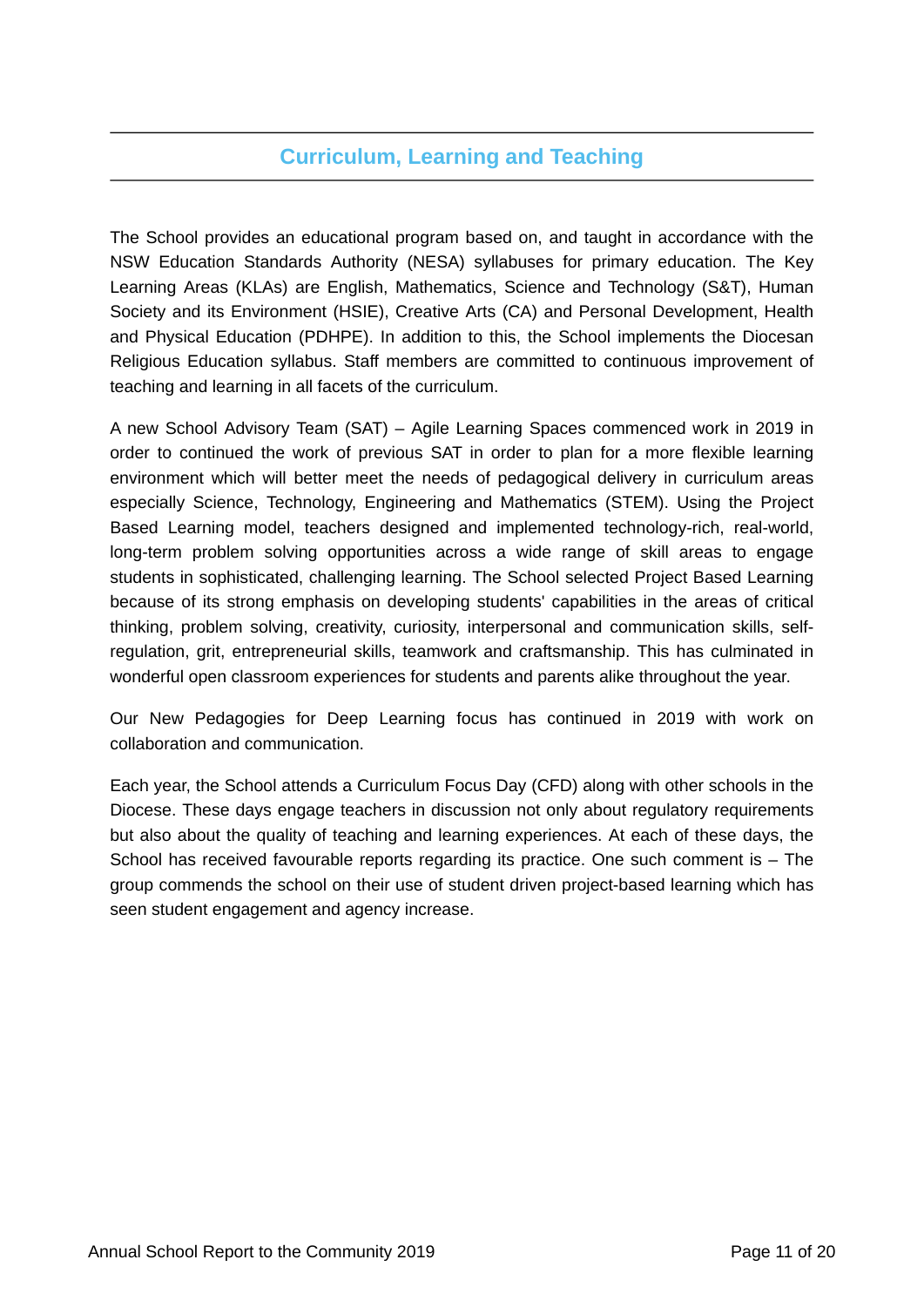# **Student Performance in Tests and Examinations**

The National Assessment Program Literacy and Numeracy (NAPLAN) is an annual assessment for students in Years 3, 5, 7 and 9. NAPLAN assessment results provide valuable information about student achievements in literacy and numeracy. An analysis of these results assists the School's planning and is used to support teaching and learning programs.

The tables below show the percentages of students who achieved particular skill bands in the aspects of literacy and numeracy compared to students nationally. Literacy is reported in four content strands (aspects): Reading, Writing, Spelling, Grammar and Punctuation. Numeracy is reported as a single content strand. Students who were exempted from any test were deemed not to have met the national minimum standard in that test area and are not included in band distributions. Additional NAPLAN student performance information can also be accessed from the My School website.

| <b>NAPLAN RESULTS 2019</b> |                                | % of students in the top<br>2 bands |                                     | % of students in the<br>bottom 2 bands |                                        |
|----------------------------|--------------------------------|-------------------------------------|-------------------------------------|----------------------------------------|----------------------------------------|
|                            |                                | <b>School</b>                       | <b>Australia</b>                    | <b>School</b>                          | <b>Australia</b>                       |
|                            | <b>Grammar and Punctuation</b> | 79%                                 | 59%                                 | 0%                                     | 10%                                    |
|                            | <b>Reading</b>                 | 68%                                 | 54%                                 | 0%                                     | 10%                                    |
| Year<br>3                  | <b>Writing</b>                 | 72%                                 | 55%                                 | 0%                                     | 5%                                     |
|                            | <b>Spelling</b>                | 54%                                 | 52%                                 | 0%                                     | 11%                                    |
|                            | <b>Numeracy</b>                | 54%                                 | 42%                                 | 4%                                     | 11%                                    |
| <b>NAPLAN RESULTS 2019</b> |                                |                                     |                                     |                                        |                                        |
|                            |                                |                                     | % of students in the top<br>2 bands |                                        | % of students in the<br>bottom 2 bands |
|                            |                                | <b>School</b>                       | <b>Australia</b>                    | <b>School</b>                          | <b>Australia</b>                       |
|                            | <b>Grammar and Punctuation</b> | 62%                                 | 37%                                 | 0%                                     | 17%                                    |
|                            | <b>Reading</b>                 | 65%                                 | 38%                                 | 0%                                     | 12%                                    |
| Year                       | <b>Writing</b>                 | 35%                                 | 19%                                 | 0%                                     | 18%                                    |
| 5                          | <b>Spelling</b>                | 54%                                 | 38%                                 | 4%                                     | 13%                                    |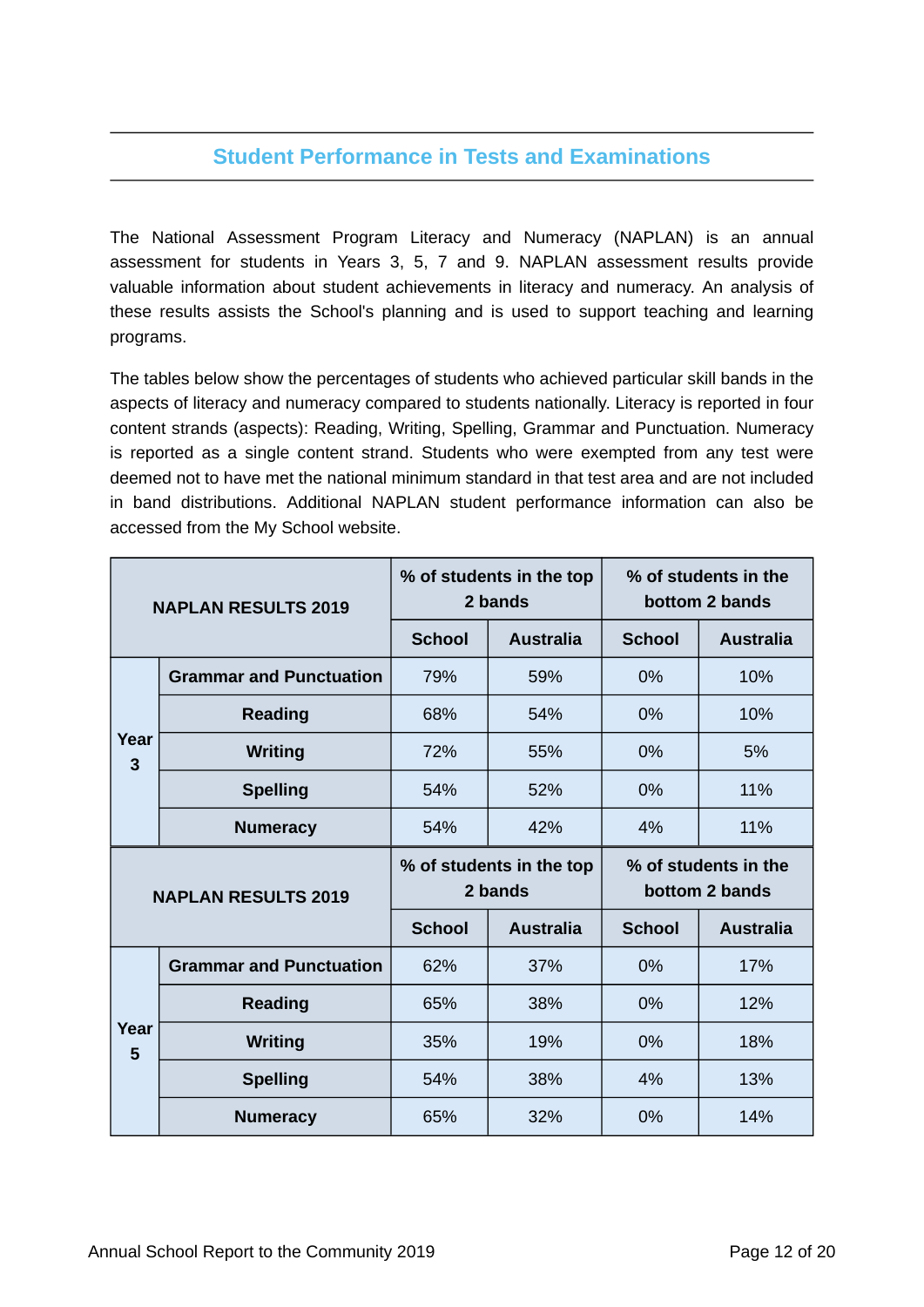# **Pastoral Care Policy**

The School's pastoral care and student wellbeing policies guidelines and procedures are informed by the [Pastoral Care Policy for Diocesan Systemic Schools.](https://www.csodbb.catholic.edu.au/about/Policies) This policy is underpinned by the guiding principles from the National Safe Schools Framework (2013) (NSSF) that represent fundamental beliefs about safe, supportive and respectful school communities. These guiding principles emphasise the importance of student safety and wellbeing as a pre-requisite for effective learning in all Catholic school settings. The Pastoral Care and Wellbeing Framework for Learning for the Diocese of Broken Bay Schools System (the Framework') utilises the NSSF ensuring that diocesan systemic schools meet the objectives of the NSSF at the same time as meeting the diocesan vision for pastoral care and wellbeing. Further information about this and other related policies may be obtained from the CSO website or by contacting the CSO. The policy was revised in 2019 to align with the [Australian Wellbeing Framework \(2018\)](https://studentwellbeinghub.edu.au/educators/framework/) for implementation in 2020.

# **Behaviour Management and Student Discipline Policy**

The School's policies and procedures for the management of student behaviour are aligned to the [Behaviour Support Policy for Diocesan Systemic Schools.](https://www.csodbb.catholic.edu.au/about/Policies) Policies operate within a context that all members of the school community share responsibility to foster, encourage and promote positive behaviour and respectful relationships. The policy aims to promote a safe and supportive learning environment to maximise teaching and learning time for all students. It supports the development of students' pro-social behaviour based on respectful relationships and clear behavioural expectations. The dignity and responsibility of each person is promoted at all times along with positive student behaviours while ensuing the respect for the rights of all students an staff. Further information about this and other related policies may be obtained from the CSO website or by contacting the CSO. There were no changes made to this policy in 2019.

# **Anti-Bullying Policy**

The School's Anti-Bullying guidelines and procedures are based on and informed by the [Anti-](https://www.csodbb.catholic.edu.au/about/Policies)[Bullying Policy for Diocesan Systemic Schools](https://www.csodbb.catholic.edu.au/about/Policies) and is aligned to the Pastoral Care Policy for Diocesan Systemic Schools and other related wellbeing policies and guidelines. All students, their families and employees within Catholic education have a right to a learning and work environment free from intimidation, humiliation and hurt. Anti-Bullying policies support school communities to prevent, reduce and respond to bullying. Further information about this and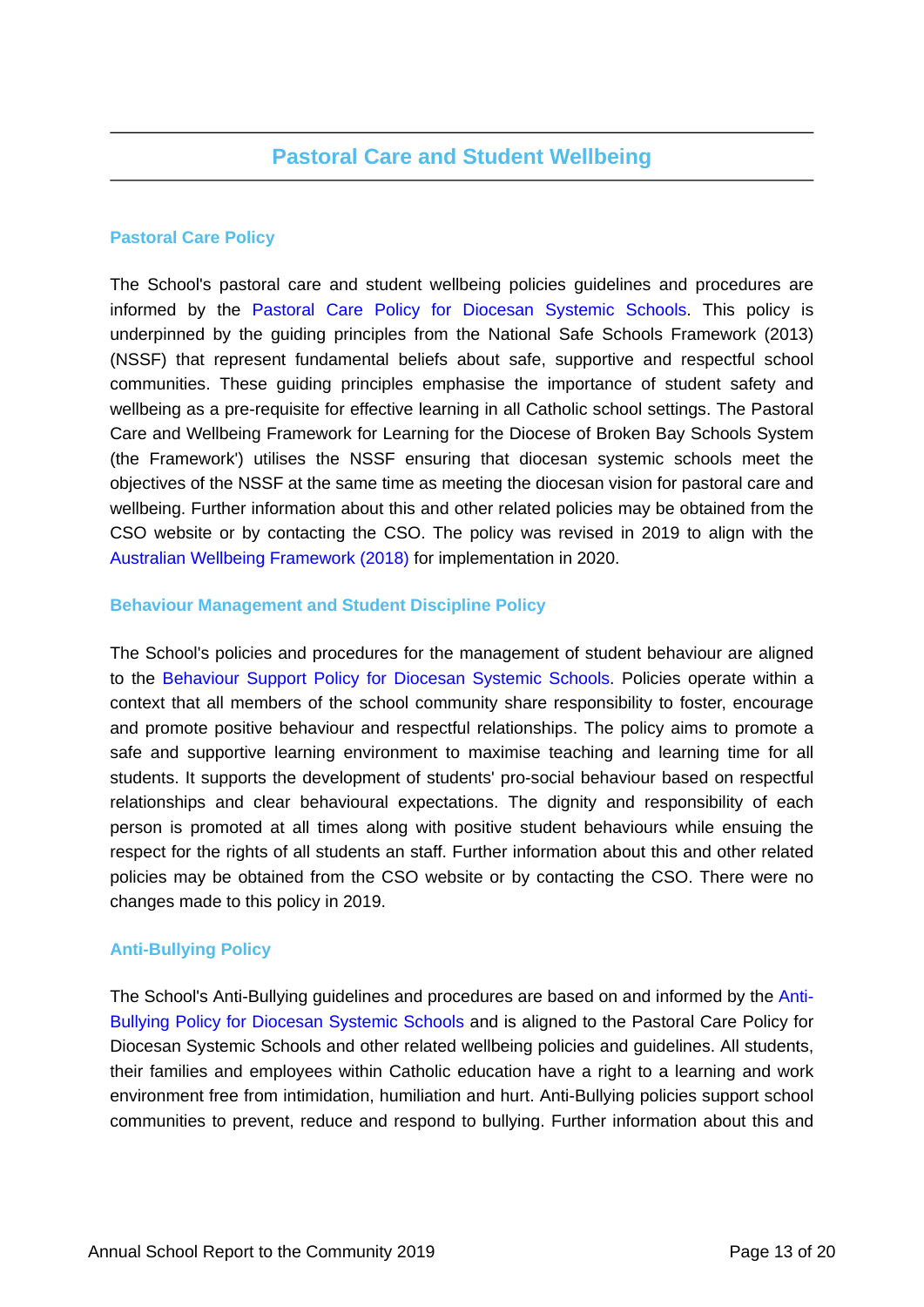other related policies may be obtained from the [CSO website](https://www.csodbb.catholic.edu.au/about/Overview) or by contacting the CSO. There were no changes made to this policy in 2019.

# **Complaints Handling Policy**

The School follows the [Complaints Handling Policy and Procedures for Diocesan Systemic](https://www.csodbb.catholic.edu.au/about/Policies) [Schools.](https://www.csodbb.catholic.edu.au/about/Policies) A distinctive feature of this policy is to ensure that complaints are addressed in a timely and confidential manner at the lowest appropriate management level in order to prevent minor problems or concerns from escalating. The expectation is that complaints will be brought forward and resolved in a respectful manner recognising the dignity of each person concerned in the process. The policy recognises that a number of more minor or simple matters can be resolved without recourse to the formal complaint handling process but rather, quickly and simply, by discussion between the appropriate people. Further information about this and other related policies may be obtained from the CSO website or by contacting the CSO. There were no changes made to this policy in 2019.

## **Initiatives promoting respect and responsibility**

The continued implementation of the URSTRONG: Fiendology 101 program in 2019 coupled with the ongoing training of new staff has enabled in-class training of all students K-6 resulting in continued growth of students' resilience and agency diminishing friendship issue reports and referrals.

Student leadership continues to be a significant highlight of School life in 2019. The Year 6 cohort showed strong leadership, especially in their management of the Student Representative Council (SRC). Class representatives gave voice to any issues arising from class meetings at monthly SRC meetings.

Respect and responsibility for students as learners as well as members of the School and Parish community is encouraged by all Year 6 leadership roles in the following ways:

- fundraising for charitable organisations that occurs within the school student body and the awareness raising that occurs through these initiatives run by the Social Justice Team.
- Stewardship of creation as promoted by the Environment Team.
- School community well-being promoted by the Well-being Team.
- Stewardship of resources which is supported by the Library & Technology Team.
- Engaging the community in the practice of their faith as supported by the Liturgy Team.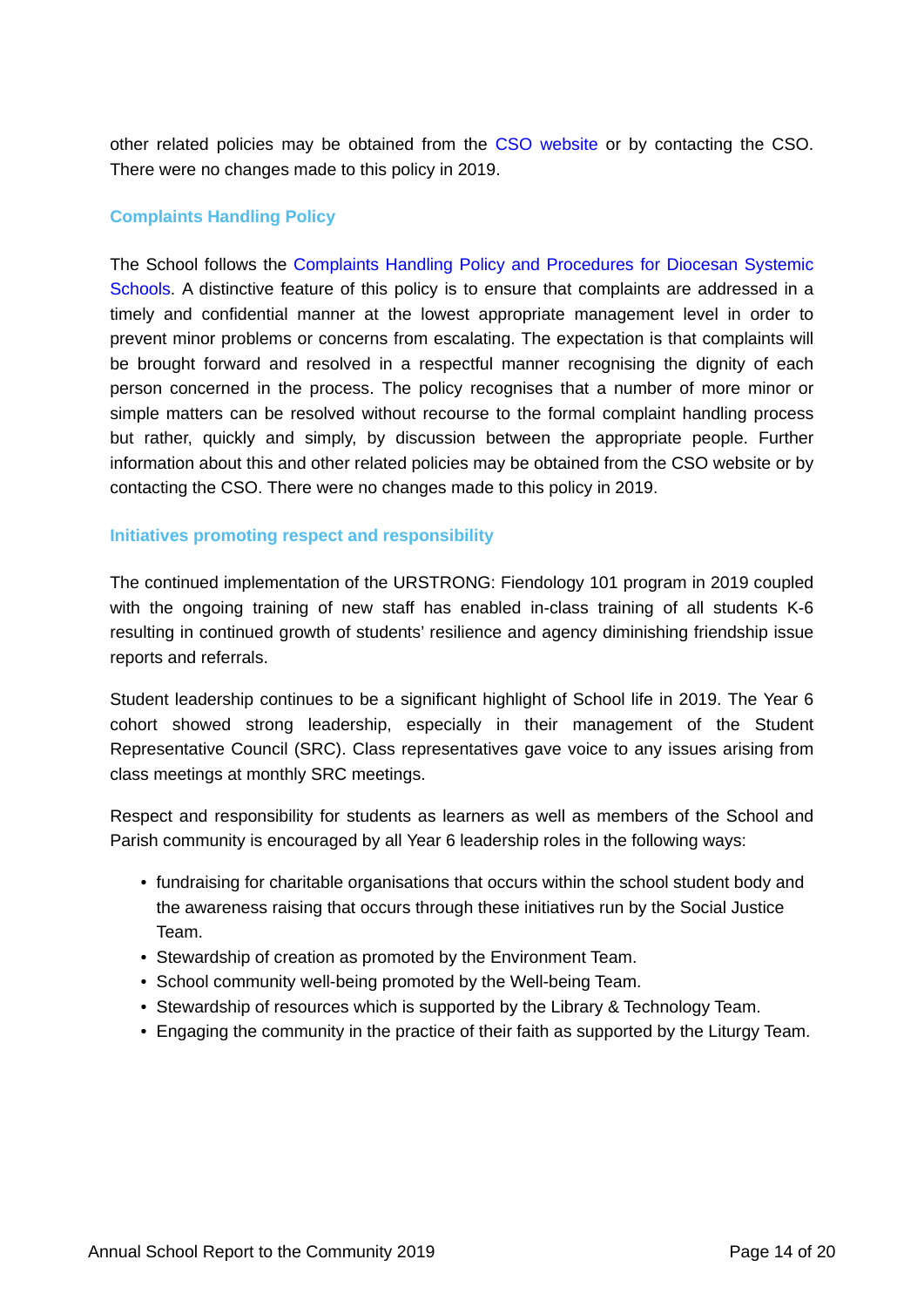# **School Improvement**

Strategic planning ensures a common purpose and agreed values are established. In Broken Bay systemic schools, this common purpose and agreed values along with goals, targets and key improvement strategies are documented in the School Improvement Plan (SIP). This SIP is a three year planning document and is used to record the School's progress in working towards priorities for improvement in three domains: Mission, Pastoral Care, Learning and Teaching. School improvement planning is supported systemically by the Diocesan Leading Learning initiative. This initiative is research based and has been developed in partnership with the University of Auckland. Building on Leading Learning in the Learning and Teaching domain, the Diocesan Learning Principles guide improvement strategies toward high quality contemporary learning.

# **Key Improvements Achieved**

In 2019, the School achieved the following improvements:

- Most students were able to articulate how faith is linked to action in their lives aligned to the Scriptures through the work of the Social Justice Team and the St Thomas Day activities.
- Students in Early Stage 1 to Stage 3 were able to age appropriately, independently and routinely apply problem solving techniques to address real-life challenges.
- The social and emotional literacy of the community has increased and the level of selfreported or teacher and /or parent reported anxiety has significantly decreased.

## **Priority Key Improvements for Next Year**

In 2020, the School improvement goals are:

- To develop students' creative thinking capabilities in Religious Education.
- To develop students' outcomes in literacy and numeracy.
- To develop students' social and emotional skills to promote well-being.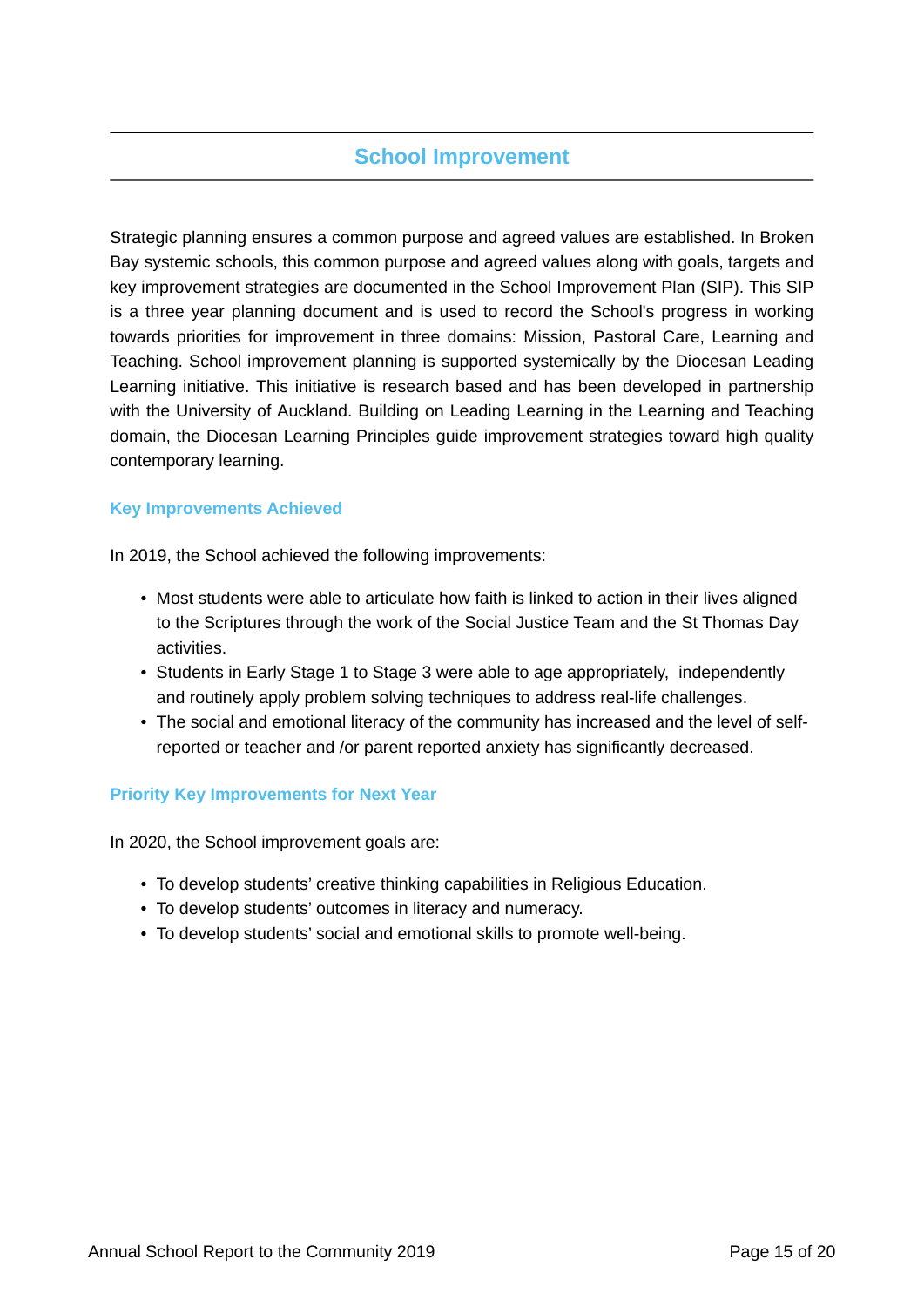# **Community Satisfaction**

The opinions and ideas of parents, students and teachers are valued and sought. Their suggestions are incorporated into planning for and achieving improved outcomes for students. This year, a variety of processes have been used to gain information about the level of satisfaction with the School from parents, students and teachers.

## **Parent satisfaction**

Parents again participated in the 'Tell Them From Me' survey process in 2019. The results provided the school with some very clear positive feedback on existing priorities: School supports learning, School supports positive behaviour, Safety at school and Parents feel welcome which is strongly correlated with our results in 2018. The survey results for 'Parents Support Learning at Home' have increased dramatically this year.

The exception this year is St Thomas being perceived as an inclusive school where the score was lower this year. This may be due to the School not having worked with parents as effectively this year due to the introduction of more complex administrative requirements in the learning needs area which kept staff out of front line support for a significant part of the year. The leadership team will attempt to unpack this issue through Individual Education Plan meetings.

## **Student satisfaction**

St Thomas students in Year 4 to Year 6 participated in the student component of the 'Tell Them From Me' survey in Term 2 2019. The students indicate very high engagement in sport and extracurricular activities. Positive relationships, valuing schooling outcomes and positive home behaviours were great strengths for these senior students.

Effective learning time, relevance of instruction and the rigour required were areas perceived as strengths by students.

Interestingly the cohort with the lowest sense of belonging also reported higher levels of anxiety. Support for these students will be put in place through the school counsellor.

## **Teacher satisfaction**

All teachers were given the opportunity to participate in the 'Tell Them From Me' survey in 2019. Fourteen of our eighteen teachers completed the survey. Strong positive results were reported for Learning Culture, Data informing Practice, Parental Involvement and Teaching Strategies.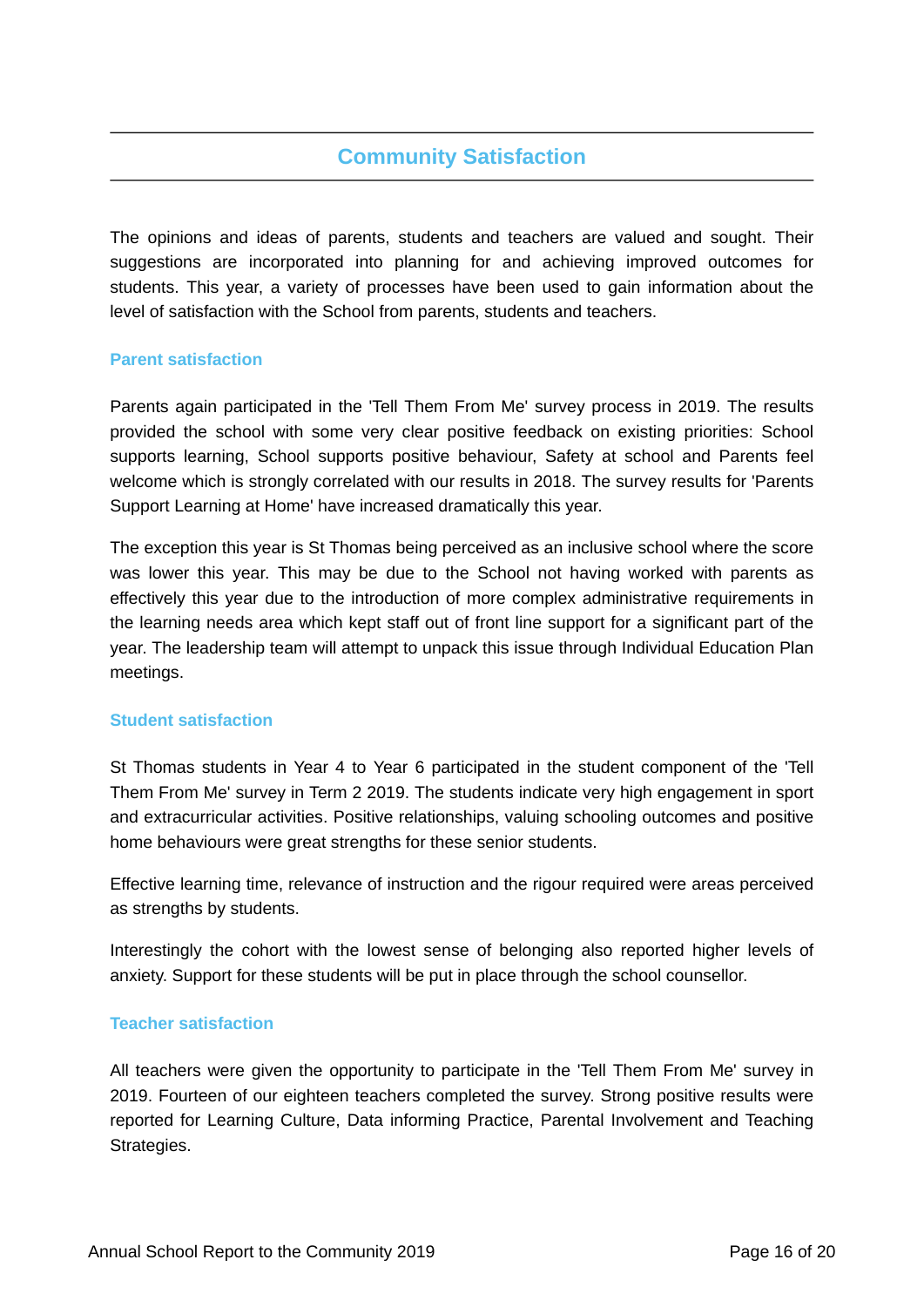Despite having extensive coaching and modelling programs in 2019 teachers expressed a desire to have leadership and peers observe their teaching more extensively and provide useful feedback to them. This will continue to be a priority for 2020 in order to assist teachers to gain quality feedback from colleagues. In the area of using technology, teachers indicated that the use of technology by students to track their own progress was an area for further development.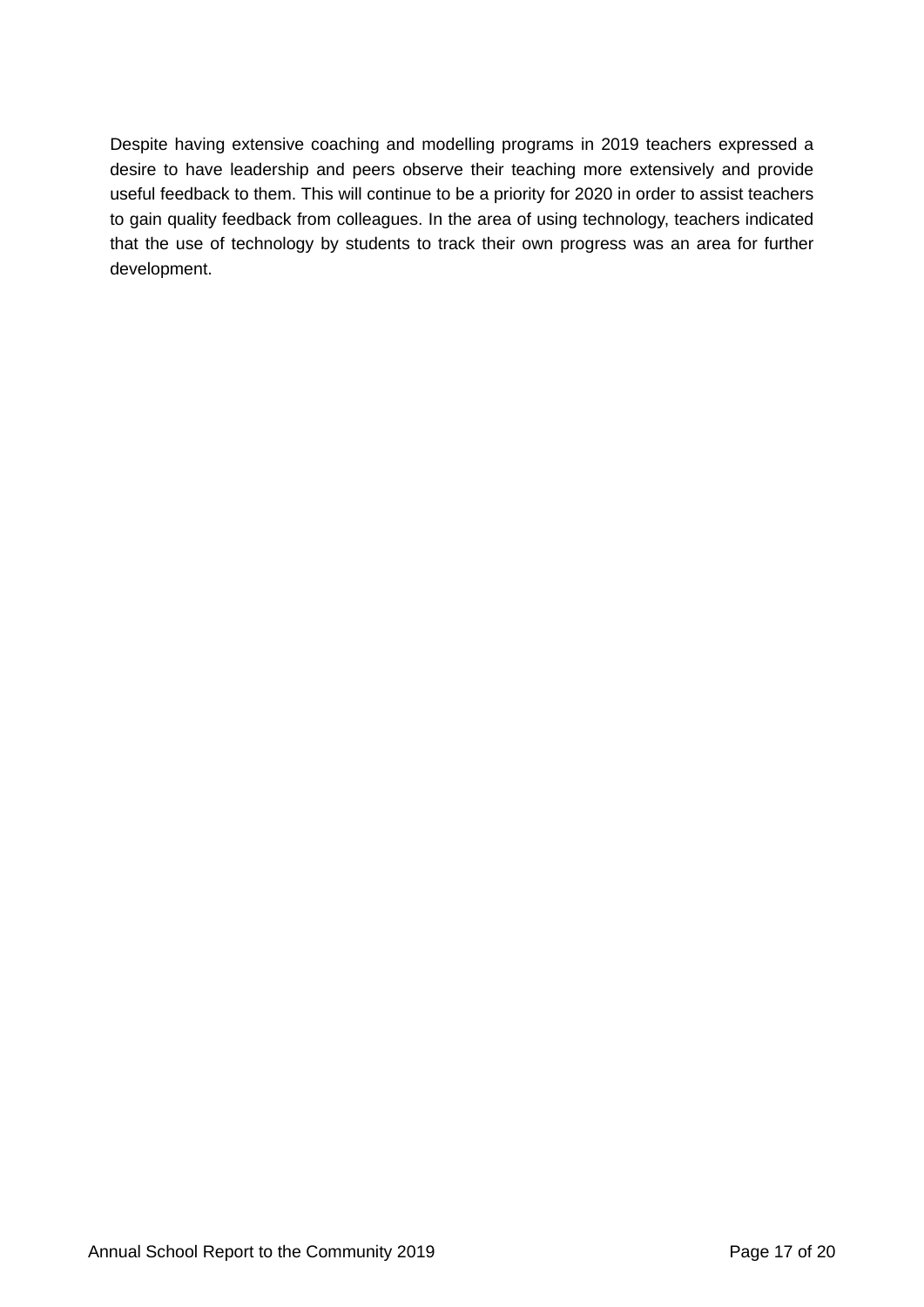# **Financial Statement**

Consistent with the NESA requirements, financial income and expenditure for the School in 2019 is shown below. More detailed financial data is available on the My School website. Diocesan system financial reporting can be found in the Broken Bay Diocese Annual Report.

| <b>Recurrent and Capital Income 2019</b>             |             |  |  |
|------------------------------------------------------|-------------|--|--|
| <b>Commonwealth Recurrent</b><br>Grants <sup>1</sup> | \$1,778,931 |  |  |
| <b>Government Capital</b><br>Grants <sup>2</sup>     | \$0         |  |  |
| State Recurrent Grants <sup>3</sup>                  | \$504,191   |  |  |
| Fees and Private Income <sup>4</sup>                 | \$1,747,780 |  |  |
| <b>Interest Subsidy Grants</b>                       | \$0         |  |  |
| Other Capital Income <sup>5</sup>                    | \$230,440   |  |  |
| <b>Total Income</b>                                  | \$4,261,342 |  |  |

| <b>Recurrent and Capital Expenditure</b><br>2019     |             |  |
|------------------------------------------------------|-------------|--|
| Capital Expenditure <sup>6</sup>                     | \$88,270    |  |
| <b>Salaries and Related</b><br>Expenses <sup>7</sup> | \$2,944,321 |  |
| Non-Salary Expenses <sup>8</sup>                     | \$1,230,115 |  |
| <b>Total Expenditure</b>                             | \$4,262,706 |  |

## **Notes**

- 1. Commonwealth Recurrent Grants includes recurrent per capita grants and special purpose grants.
- 2. Government Capital Grants includes all capital grants received from the Commonwealth and State Governments.
- 3. State Recurrent Grants includes recurrent grants per capita, special purpose grants and interest subsidy grants.
- 4. Fees and Private Income include Archdiocesan and school based fees, excursions and other private income.
- 5. Other Capital Income includes building levy fees and capital donations used to fund Capital Expenditure.
- 6. Capital Expenditure includes expenditure on School Buildings, and Furniture and Equipment.
- 7. Salaries and Related Expenditure includes all salaries, allowances and related expenses such as superannuation and workers compensation insurance.
- 8. Non-Salary Expenses include all other Non-Salary Recurrent Expenditure covering resources, administration, operational expenses, utilities, repairs and maintenance.